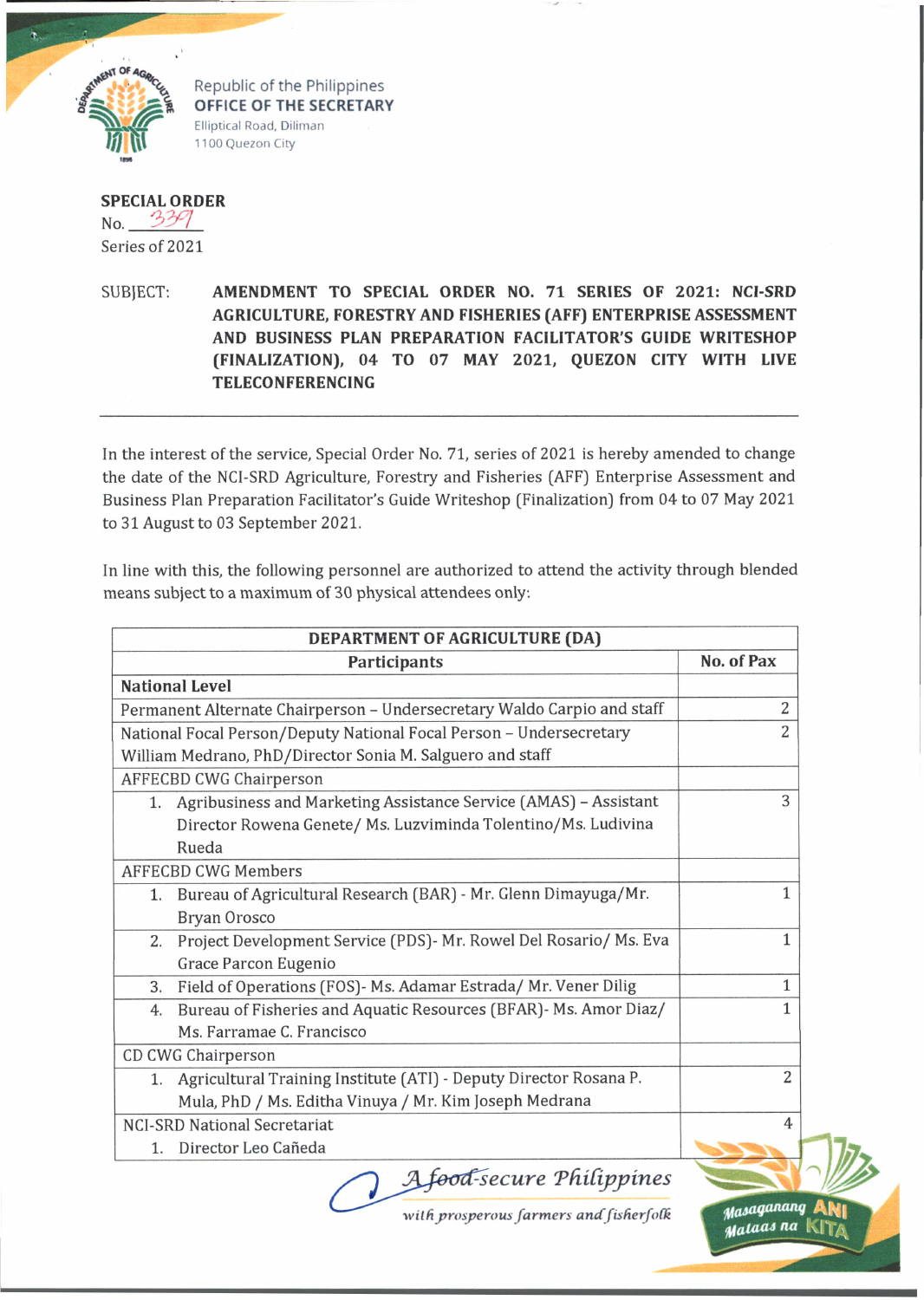|  | Sub-Total                                                         |  |
|--|-------------------------------------------------------------------|--|
|  | 1. Farm and Fisheries Clustering and Consolidation (F2C2) Program |  |
|  | Other DA Offices                                                  |  |
|  | 4. Ms. Lucia Lanugan/Mr. Enrico Teaño                             |  |
|  | 3. Ms. Justine Devela/Ms. Marineh Ambrosio                        |  |
|  | 2. Ms. Alayne Corpuz                                              |  |

| DEPARTMENT OF AGRARIAN REFORM (DAR)                            |            |  |
|----------------------------------------------------------------|------------|--|
| Participants                                                   | No. of Pax |  |
| <b>National Level</b>                                          |            |  |
| <b>AFFECBD CWG Members</b>                                     |            |  |
| 1. Bureau of Agrarian Reform Beneficiaries Development (BARBD) |            |  |
| 2. Project Management Service (PMS)                            |            |  |
| Sub-Total                                                      |            |  |

| DEPARTMENT OF ENVIRONMENT AND NATURAL RESOURCES (DENR) |                                                         |            |
|--------------------------------------------------------|---------------------------------------------------------|------------|
|                                                        | <b>Participants</b>                                     | No. of Pax |
|                                                        | <b>National Level</b>                                   |            |
|                                                        | <b>AFFECBD CWG Members</b>                              |            |
|                                                        | 1. Biodiversity Management Bureau (BMB)                 |            |
| 2.                                                     | Ecosystems Research and Development Bureau (ERDB)       |            |
|                                                        | 3. Forest Management Bureau (FMB)                       |            |
|                                                        | 4. Foreign Assisted and Special Project Service (FASPS) |            |
|                                                        | 5. Land Management Bureau (LMB)                         |            |
|                                                        | <b>Sub-Total</b>                                        | 5          |

| DEPARTMENT OF THE INTERIOR AND LOCAL GOVERNMENT (DILG) |                                                   |            |
|--------------------------------------------------------|---------------------------------------------------|------------|
|                                                        | Participants                                      | No. of Pax |
|                                                        | <b>National Level</b>                             |            |
|                                                        | Bureau of Local Government and Development (BLGD) |            |
|                                                        | <b>Sub-Total</b>                                  |            |

| OTHER PARTICIPANTS/STAKEHOLDERS/FACILITATORS |            |  |
|----------------------------------------------|------------|--|
| <b>Participants</b>                          | No. of Pax |  |
| Facilitator/Resource Person                  |            |  |
| Sub-Total                                    |            |  |

The following participants are expected to participate virtually:

| DA-DAR-DENR-DILG NATIONAL LEVEL                                     |            |
|---------------------------------------------------------------------|------------|
| <b>Participants</b>                                                 | No. of Pax |
| <b>National Level (Virtual)</b>                                     |            |
| <b>AFFECBD CWG Members</b>                                          | 20         |
| Sub-Total                                                           | 20         |
| A food-secure Philippines<br>with prosperous farmers and fisherfolk |            |